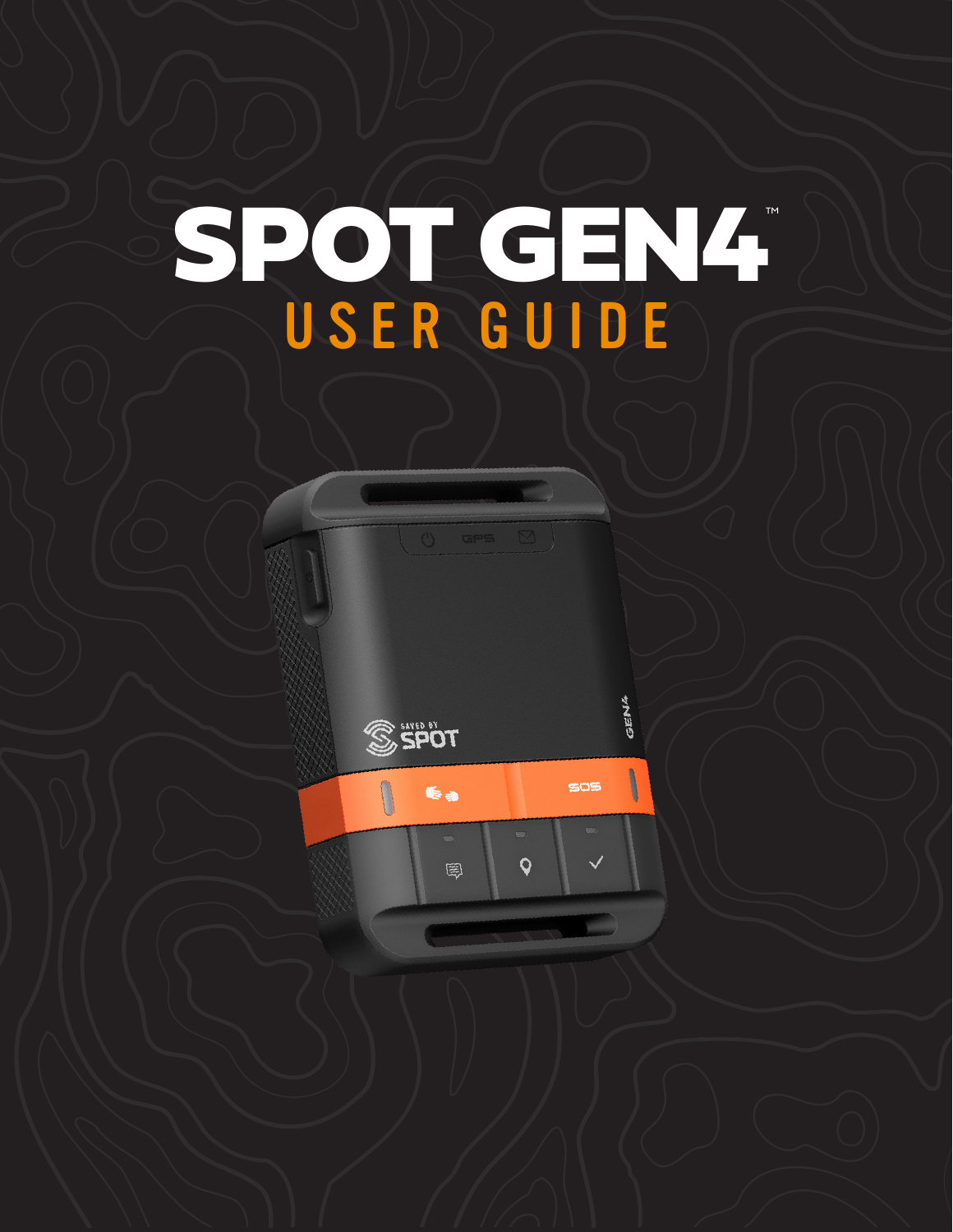# **HOW SPOT WORKS**



- **1.** GPS satellites provide signals.
- **2.** SPOT Gen4 determines your GPS location and sends your location and pre-programmed message to communication satellites.
- **3.** Communication satellites relay your message to specific satellite antennas around the world.
- **4.** Satellite antennas and a global network route your location and message to the appropriate network.
- **5.** Your location and messages are delivered according to your instructions via email, text message, or emergency notification to the GEOS International Emergency Response Coordination Center.

## **SPOT MAPPING**

When SPOT sends a text or email message to one of your contacts or to GEOS International Emergency Response Coordination Center (IERCC), it includes your GPS coordinates and a web link (email only) to view your location using SPOT Mapping.

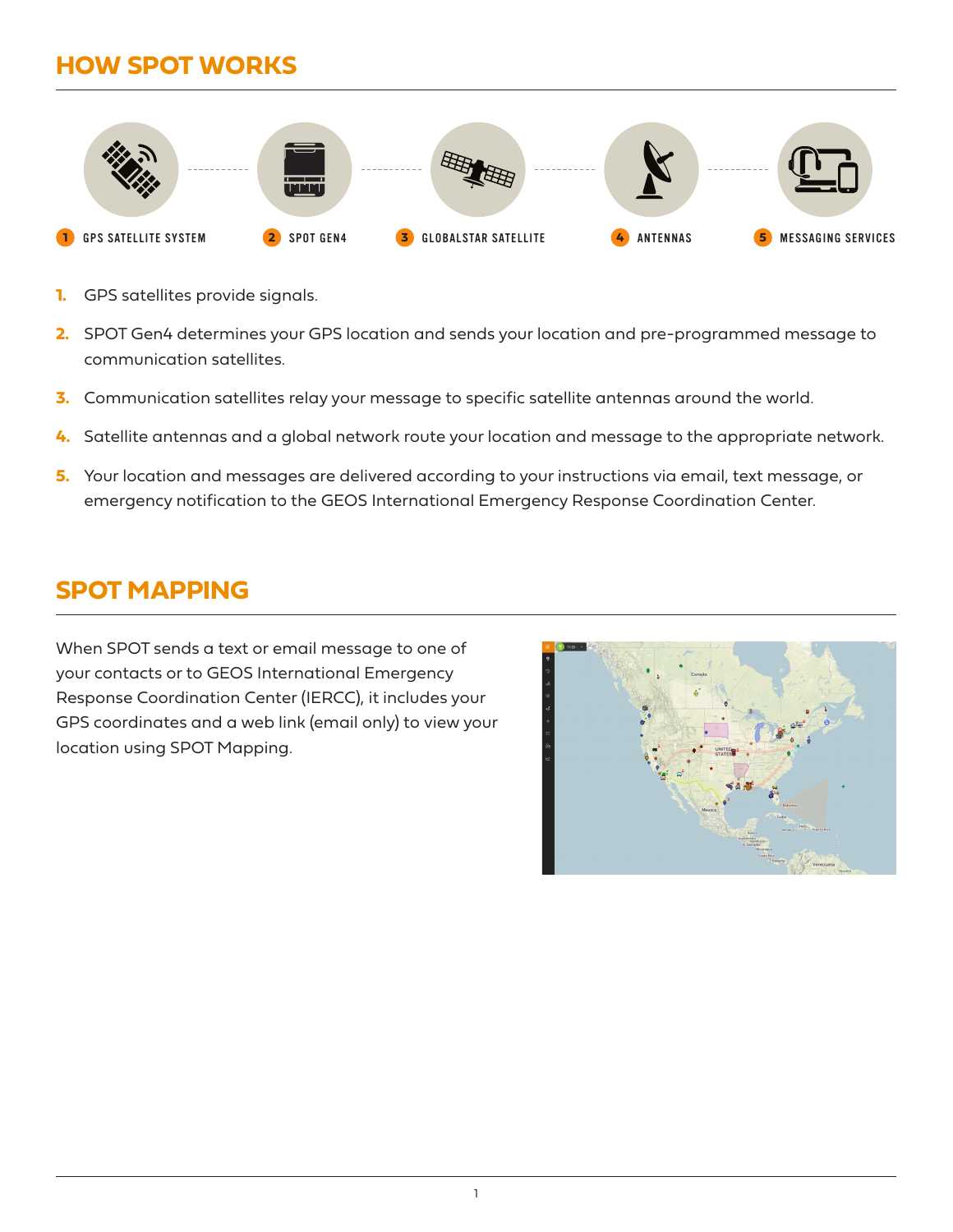# **SECTION 1: WELCOME**

**SPOT Gen4** gives you a critical, life-saving line of communication when you travel beyond the boundaries of reliable cellular service. SPOT Gen4 lets family, friends, and colleagues know you are OK, or if the unexpected should happen, sends your GPS location to emergency responders all with the push of a button. Add this rugged, pocket-sized device to your essential gear and stay connected wherever you play or work.

- SPOT Gen4 needs a clear view of the sky to obtain a GPS signal to provide the most accurate location information. SPOT Gen4 is not as reliable at the bottom of a deep canyon, in a cave, or in very dense woods.
- Orienting SPOT Gen4 so that the SPOT logo is facing up toward the sky will improve performance as the antenna is located directly under the logo.
- In order to ensure best performance, keep the SPOT Gen4 at least 12-18 inches away from any navigation equipment or GPS antennas.

### **HERE ARE A FEW IMPORTANT THINGS TO REMEMBER ABOUT YOUR SPOT GEN4**

Before every adventure, test the Buttons/LED on your device while it's turned off. Once the test has been completed, go outside where the SPOT Gen4 has a clear view of the sky in all directions and send a Check In message.

#### **FOLLOW THE STEPS BELOW TO TEST THE BUTTONS/LED:**

Device check: Insert fresh batteries\* and then perform the LED/Button test.

| With your SPOT Gen4 off, press & hold the Track<br>button followed by the Power button. Hold for<br>approximately 3 seconds. | The HELP and S.O.S. LEDs should turn green. |
|------------------------------------------------------------------------------------------------------------------------------|---------------------------------------------|
| Press the S.O.S. and Help buttons at the same<br>time.                                                                       | All LEDs should turn red.                   |
| Press the Custom Message and Check In buttons<br>at the same time.                                                           | All LEDs should turn green.                 |

**NOTE:** STEPS HAVE TO BE PERFORMED WITHIN A FEW SECONDS OF EACH OTHER, OR THE TEST WILL TIMEOUT. YOU CAN START OVER IF THE TEST IS NOT COMPLETED.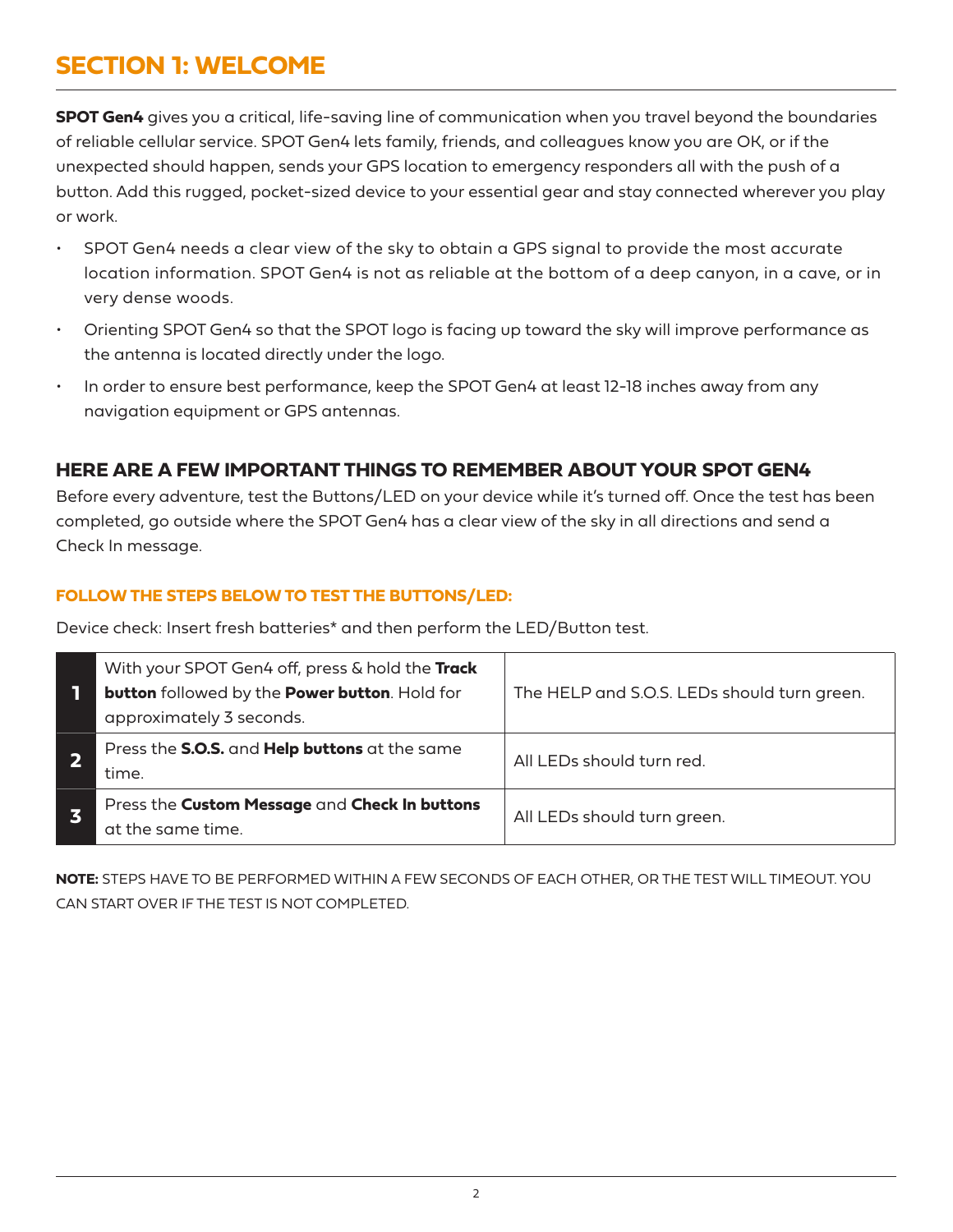To begin using SPOT Gen4, we recommend you spend a few minutes reading through this User Guide, then visit **FindMeSPOT.com** to select a service plan and activate your SPOT Gen4.

| <b>BUTTONS</b><br><b>PRESSED</b>          | <b>HELP LED</b> | <b>S.O.S. LED</b> | <b>POWER</b><br><b>LED</b> | <b>GPS LED</b> | <b>SEND LED</b> | <b>CUSTOM</b><br><b>MESSAGE</b><br><b>LED</b> | <b>TRACK</b><br><b>LED</b> | <b>CHECK IN</b><br><b>LED</b> |
|-------------------------------------------|-----------------|-------------------|----------------------------|----------------|-----------------|-----------------------------------------------|----------------------------|-------------------------------|
| <b>TRACK</b><br>+ POWER                   | <b>GREEN</b>    | <b>GREEN</b>      | N/A                        | N/A            | N/A             | N/A                                           | N/A                        | N/A                           |
| $S.O.S. + HELP$                           | <b>RED</b>      | <b>RED</b>        | <b>RED</b>                 | <b>RED</b>     | <b>RED</b>      | <b>RED</b>                                    | <b>RED</b>                 | <b>RED</b>                    |
| <b>CUSTOM</b><br><b>MESSAGE</b><br>$+ OK$ | <b>GREEN</b>    | <b>GREEN</b>      | <b>GREEN</b>               | <b>GREEN</b>   | <b>GREEN</b>    | <b>GREEN</b>                                  | <b>GREEN</b>               | <b>GREEN</b>                  |

#### **BUTTON TEST LED CHART**

# **SECTION 2: GETTING STARTED**

Your SPOT Gen4 requires an active SPOT subscription to communicate. To do this, simply activate your device using the instructions outlined below.

### **WITH YOUR SPOT GEN4**

#### **WHAT YOU NEED**

- Your SPOT Gen4
- One of these power sources:
	- 4 AAA Energizer® Ultimate Lithium 8x batteries (L92); included
	- 4 AAA Energizer® NiMH rechargeable batteries (NH12)
- User Guide

#### **INSTALL THE INCLUDED BATTERIES**

- 1. A coin or pocket knife can be used to loosen the screws to open the battery cover.
- 2. Write down the ESN and Authorization Code for use during service activation.
- 3. Install 4 AAA Energizer® Ultimate Lithium 8x batteries or NiMH rechargeable batteries.
- 4. Replace cover and tighten screws fully to maintain SPOT Gen4's waterproof seal.
- 5. Keep your batteries installed.

**CAUTION:** Risk of explosion if battery is replaced by an incorrect type. Dispose of used batteries according to the instructions.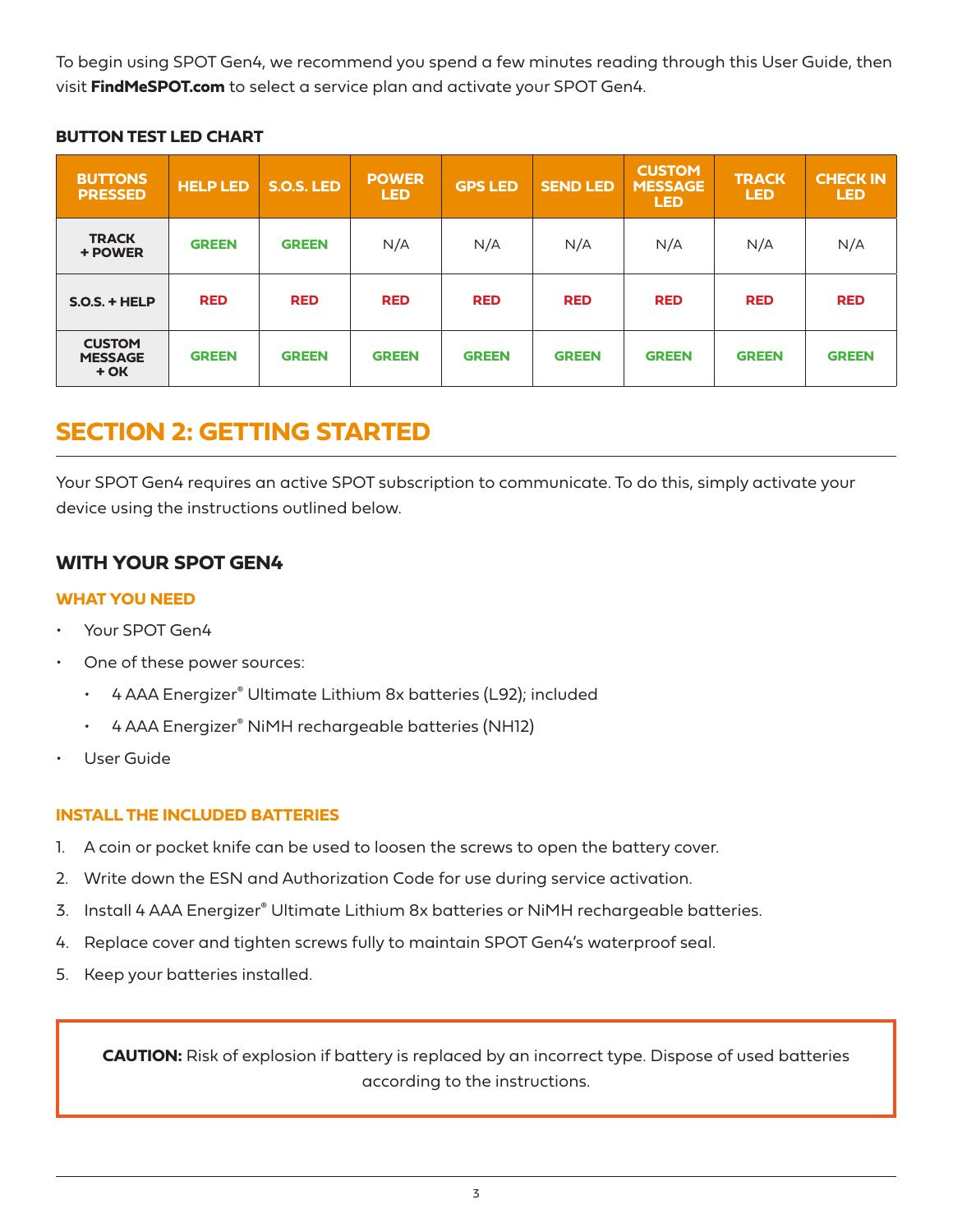#### **AT FINDMESPOT.COM**

#### **WHAT YOU NEED**

- Personal contact information
- Emergency contact information
- Valid email address
- Credit card information
- SPOT electronic serial number (ESN) and authorization code

#### **ACCOUNT SETUP**

- 1. Go to **FindMeSPOT.com/Activate**.
- 2. Existing SPOT customers should login to their current SPOT My Account to add their new device. New customers will need to select: **New Account Activation**.
- 3. Follow the instructions given within the activation portal; do not skip forms or pages.
- 4. Choose the services you wish to add to your SPOT Gen4 and confirm your order to finish the activation process.

#### **SERIAL NUMBER (ESN) AND AUTHORIZATION CODE**

These codes are located inside the battery compartment of your SPOT Gen4. You will need these codes when setting up your account on **FindMeSPOT.com/Activate**.

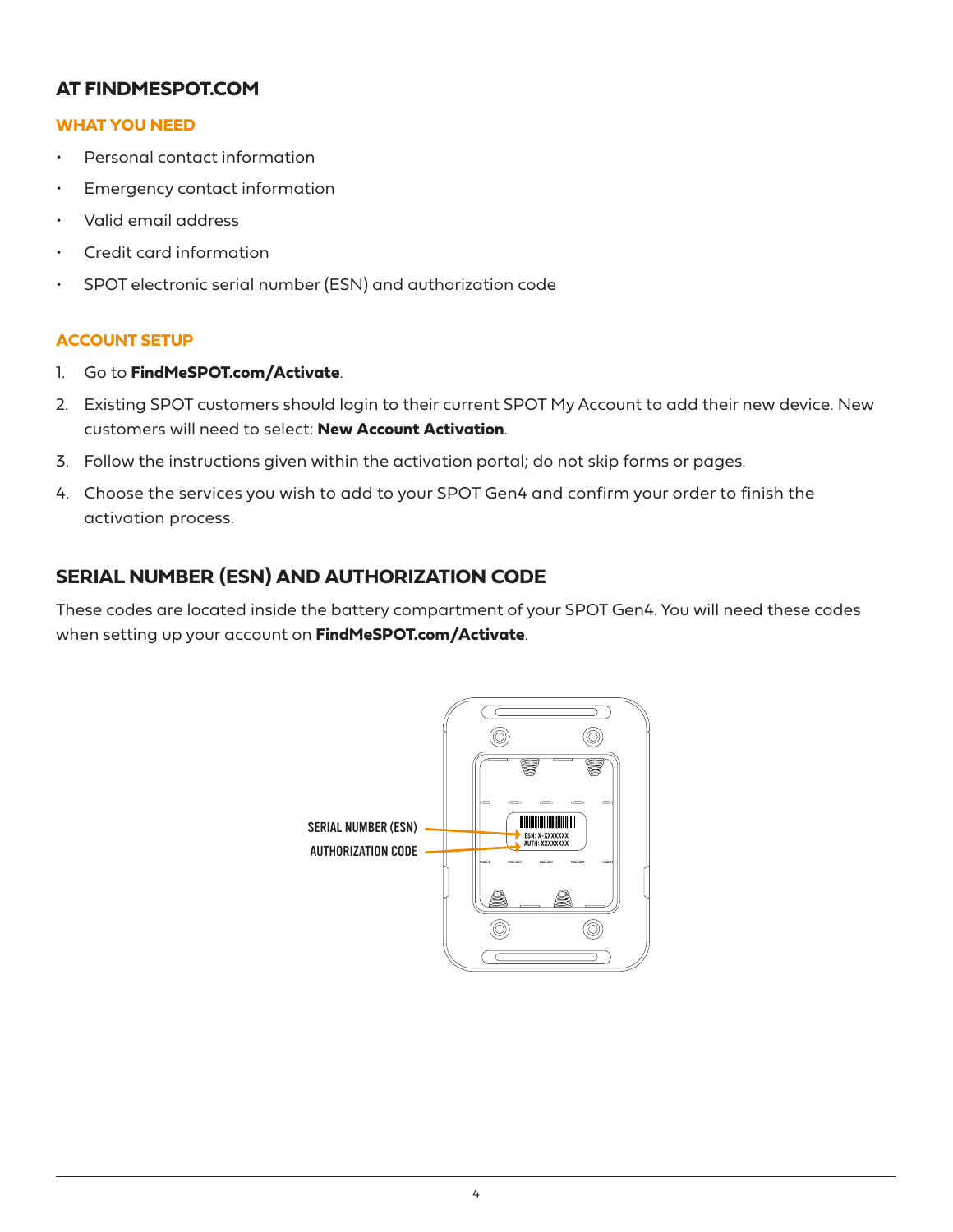# **SECTION 3: FUNCTIONS**



#### sos **S.O.S.**

With the push of the S.O.S. button, the 24/7 GEOS International Emergency Response Coordination Center provides your GPS location coordinates to local response teams for the quickest response to your emergency.

#### **TRACK**

Track your adventures at an interval as low as 2.5 minutes while motion-activated tracking conserves battery life. With the new SPOT Mapping you can view and share your SPOT locations for a minimum of three years.

#### **CHECK IN**

Quick and easily let contacts know you're OK.

#### **HELP/SPOT S.O.V. (SAVE OUR VEHICLE)**

Alert specific contacts that you need help in non-life-threatening situations. Or use SPOT S.O.V. for professional roadside assistance services. . (Example: Flat tire, need a lift.)

国 **CUSTOM MESSAGE**

> Stay in touch while off the grid by using a custom message.

#### **POWER**

Press the power button to turn SPOT Gen4 on; LEDs will illuminate. Press and hold the power button until it blinks rapidly to turn SPOT Gen4 off.

#### **GPS GPS LED**

Indicates whether or not SPOT Gen4 is able to see the GPS satellites & obtain your GPS location.

#### $\triangleright$ **MESSAGE SENDING LED**

Indicates whether or not your most recent message was transmitted.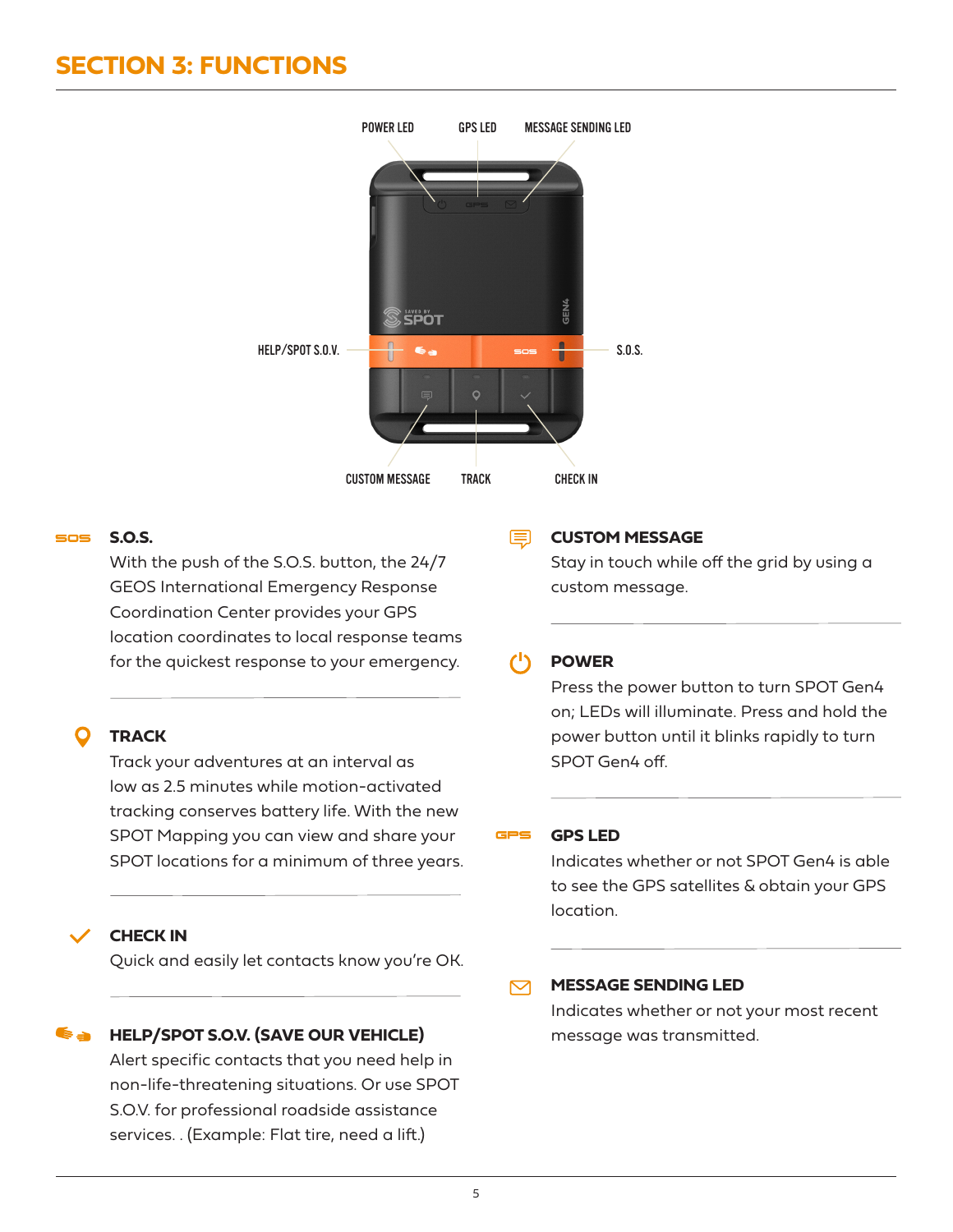# **SECTION 4: USING SPOT GEN4**

#### **POWER**

You can power your SPOT Gen4 using the included 4 AAA Energizer Ultimate Lithium 8x batteries or using 4 AAA Energizer NiMH rechargeable batteries.

**NOTE:** The Gen4 cannot charge rechargeable batteries. The USB is only for firmware and setting updates.

**To turn SPOT Gen4 on:** Simply locate the Power button on the upper left corner of the device, press and hold the button; the LEDs will illuminate green.

**To turn SPOT Gen4 off:** Press and hold the Power button until the Power LED blinks rapidly.

**To conserve power:** Your SPOT Gen4 will automatically turn off after one hour of inactivity.

#### **SELF TEST**

SPOT Gen4 performs a self-test when you initially turn on your device. During self-test, all LEDs will blink green in a rotating manner to indicate self-test is in progress. If all visible LEDs flash red, the SPOT self-test has found a failure, please call Customer Relations.

If the Power and GPS LEDs blink red in unison, SPOT Gen4 has a GPS failure, but may still be able to transmit an S.O.S. or Help/SPOT S.O.V. message without your GPS location.

#### **INITIAL SYSTEM TEST**

Perform an initial system test to evaluate your messaging system, from the operational condition of the SPOT Gen4 to the readiness of those you've chosen to receive your messages.

- 1. Once you have set-up the message contacts for SPOT Gen4 in your SPOT My Account, go outside where SPOT Gen4 has a clear view of the sky in all directions.
- 2. Turn SPOT Gen4 on press and hold the Power button; LEDs will illuminate.
- 3. Press and hold the Check In button until the function LED blinks green.
- 4. Leave SPOT Gen4 outdoors. The GPS LED will blink green as SPOT Gen4 acquires a GPS fix. Once SPOT Gen4 acquires your GPS location, the Message Sending LED and GPS LED will blink green in unison for 15 seconds to notify you that your message is being transmitted with your GPS location. The Message Sending LED will continue to blink green until the message cycle is complete.
- 5. Verify that the message was received by your Check In contact list. You can also view your sent messages in your account at SPOT Mapping.

**SPOT TIP:** Add your email or phone number as a contact for system testing so you can hit the trail faster.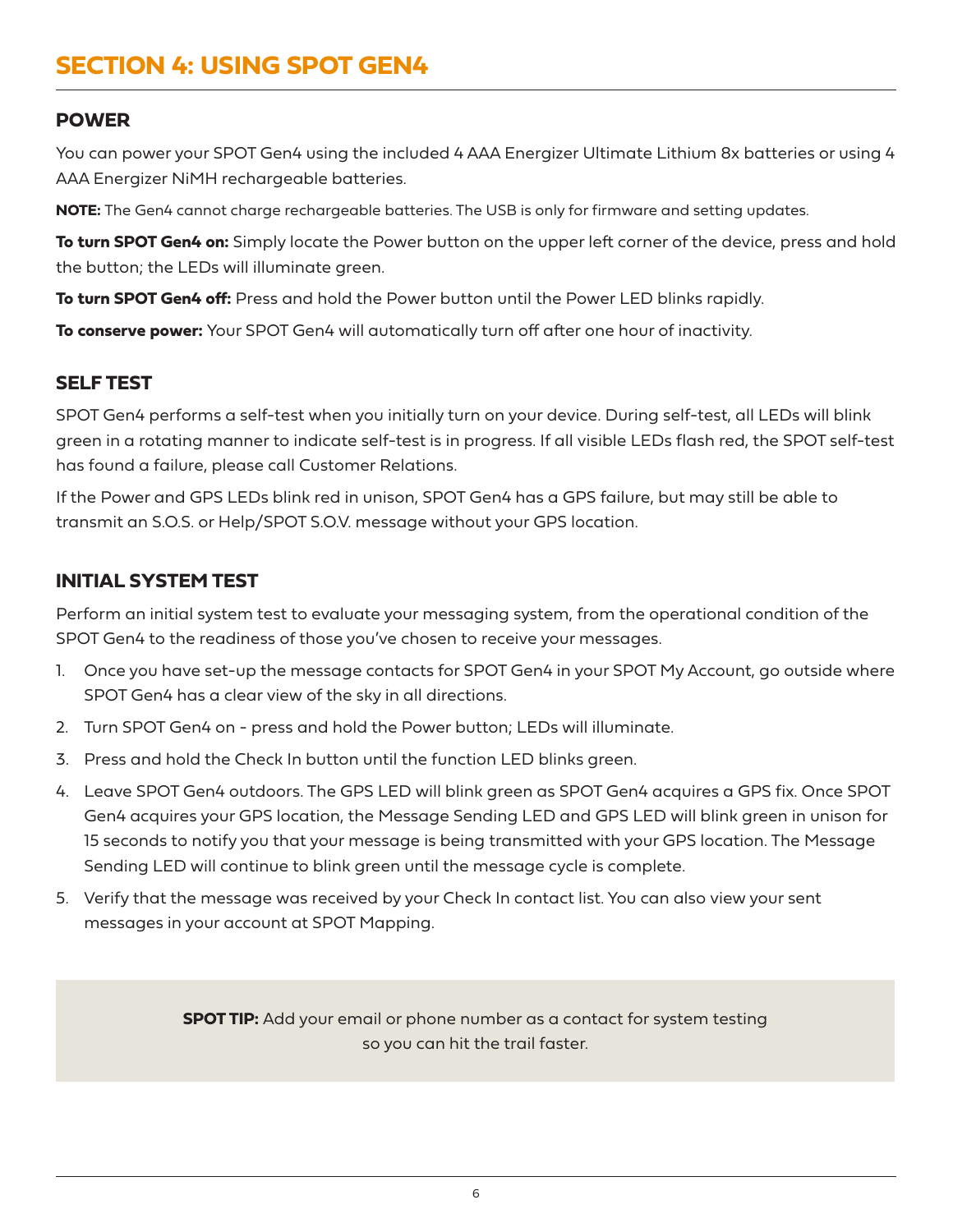#### **S.O.S.**

SPOT Gen4's S.O.S. function should *only be used for critical, life-threatening situations*. Pressing the S.O.S. button sends an alert directly to GEOS International Emergency Response Coordination Center (IERCC). GEOS notifies the appropriate emergency responders of your S.O.S. based on GPS location and personal information. Depending on your GPS location, responders may include local police, highway patrol, the Coast Guard, your country's embassy or consulate, other emergency response centers, or search and rescue teams. Sending false S.O.S. messages may subject you to liability for additional charges.

#### **USING THE S.O.S. FUNCTION**

To send an S.O.S. alert, open the protective flap then press and hold the S.O.S. button until the function LED blinks green. The GPS LED will blink green when SPOT Gen4 sees the GPS satellites and while obtaining your GPS location.

Once your GPS location is obtained, SPOT sends your S.O.S. message with GPS location. The GPS LED and Message Sending LED will both blink green. The Message Sending LED continues to blink green until the next scheduled message to notify you that your most recent message was transmitted.

If no GPS signal is found, the GPS LED will blink red. If possible, you should move to a location with a clearer view of the sky. The first message will be sent within one minute after activation with or without your GPS location. For all subsequent messages, SPOT will keep looking for your GPS location for up to 4 minutes. The S.O.S. message will send every 5 minutes (with or without GPS) until cancelled or the power source runs out.

#### **TO CANCEL S.O.S.**

Press and hold the S.O.S. button until the LED blinks red. Let SPOT Gen4 work until the S.O.S. button stops blinking red to finish sending the cancellation message. The Message Sending LED will blink green indicating it has sent the cancel message. Turning off your SPOT Gen4 while in S.O.S. mode **DOES NOT** send an S.O.S. cancel message.

#### **HOW SPOT PRIORITIZES S.O.S.**

S.O.S. messages are the top priority for SPOT. When you send an S.O.S. message, your SPOT Gen4 stops sending all other messages to allow for uninterrupted transmission of the S.O.S. message.

**SPOT TIP:** Let your emergency contacts know when you are planning a trip. When GEOS receives an S.O.S. message, they will first call your contacts asking for pertinent details like your itinerary, planned route, or other identifiers. This information helps GEOS in working with local authorities to evaluate the appropriate response team needed and send rescue personnel fast.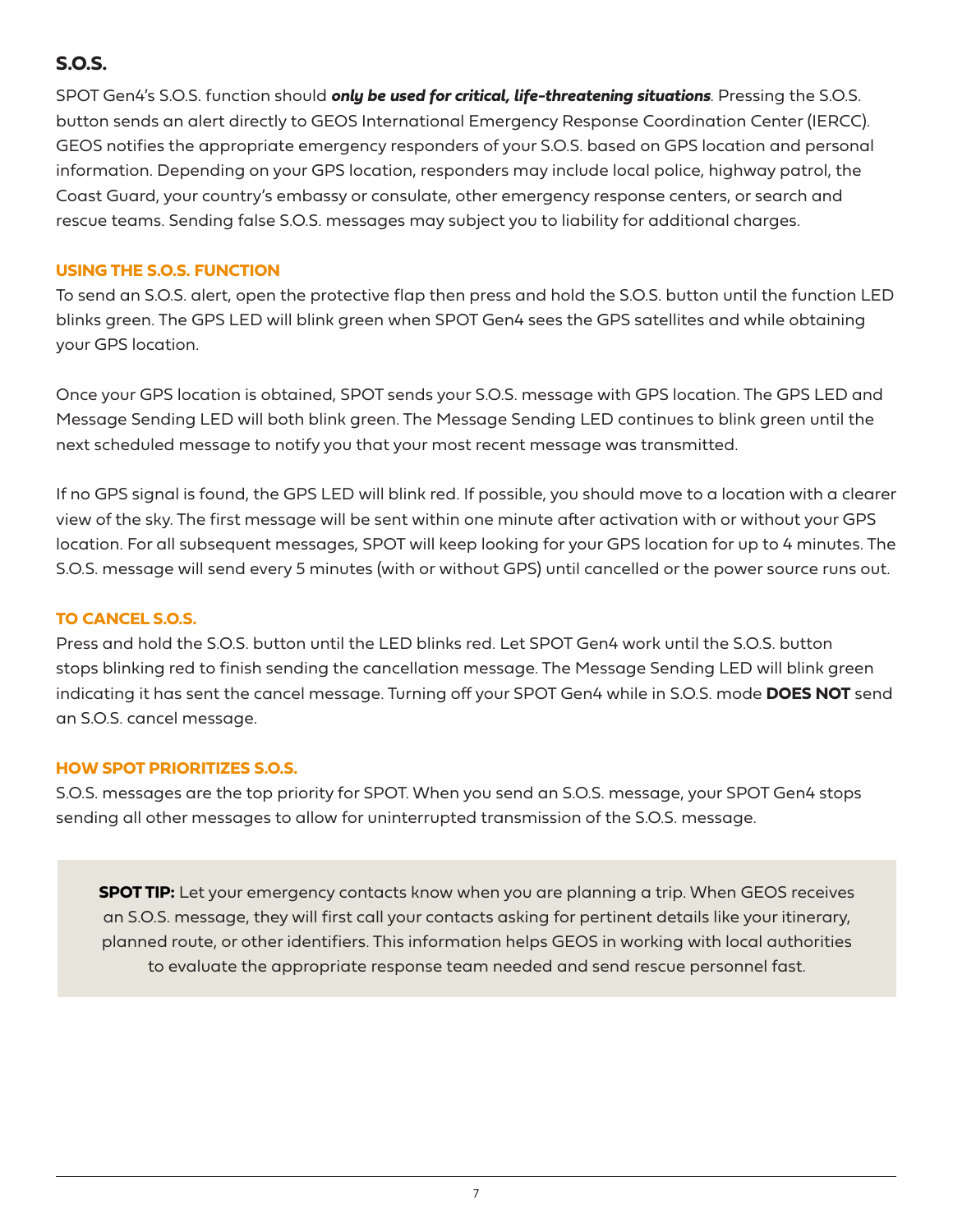#### **HELP/SPOT S.O.V.**

For non-life threatening situations, ask for help from friends and family or gain a direct line to professional assistance providers using SPOT S.O.V. (additional service plan required). When you press Help, your contacts will receive SMS/text or email messages with your GPS coordinates. Email messages also include a link to view your location.

With SPOT S.O.V., roadside professional services will receive your Help message and current GPS location to dispatch assistance. However, SPOT S.O.V. services provided by Nation Safe Drivers are only available in the U.S., Puerto Rico, Washington, D.C. and Canada. Visit **FindMeSPOT.com/SPOTSOV** to learn more on SPOT S.O.V. including pricing.

#### **USING THE HELP FUNCTION**

To send a Help message, open the protective flap then press and hold the Help button until the LED blinks green. The GPS LED will blink green when SPOT Gen4 sees the GPS satellites and while obtaining your GPS location.

Once your GPS location is obtained, SPOT sends your Help message with GPS location every five minutes for one hour. The GPS LED and Message Sending LED will both blink green. The Message Sending LED continues to blink green until the next scheduled message or until the mode ends.

If no GPS signal is found, the GPS LED will blink red. If possible, you should move to a location with a clearer view of the sky. SPOT Gen4 will keep looking for your GPS location for up to 4 minutes. If no GPS location is found in 4 minutes, SPOT sends your message without GPS location; the GPS LED will blink red and the Message Sending LED will blink green in unison.

#### **TO CANCEL**

Press and hold the Help button until the Help LED blinks red. Leave SPOT Gen4 on while the Help cancel message is sent, turning off your SPOT Gen4 **DOES NOT** cancel the Help message. When it is finished, the Message Sending LED will blink green indicating it has sent the cancel message.

#### **HOW SPOT PRIORITIZES HELP**

Help/SPOT S.O.V. messages are a high priority for SPOT. Help/SPOT S.O.V. takes priority over Check In, Custom Message and Tracking functions. Pressing the S.O.S. button takes priority over the Help/SPOT S.O.V. message in order to ensure the S.O.S. message is sent. There is no need to cancel any other modes to enter into Help or S.O.S. mode.

**SPOT TIP:** Have a plan in place with your Help message contacts so they know what to do if they receive a Help message from your SPOT Gen4.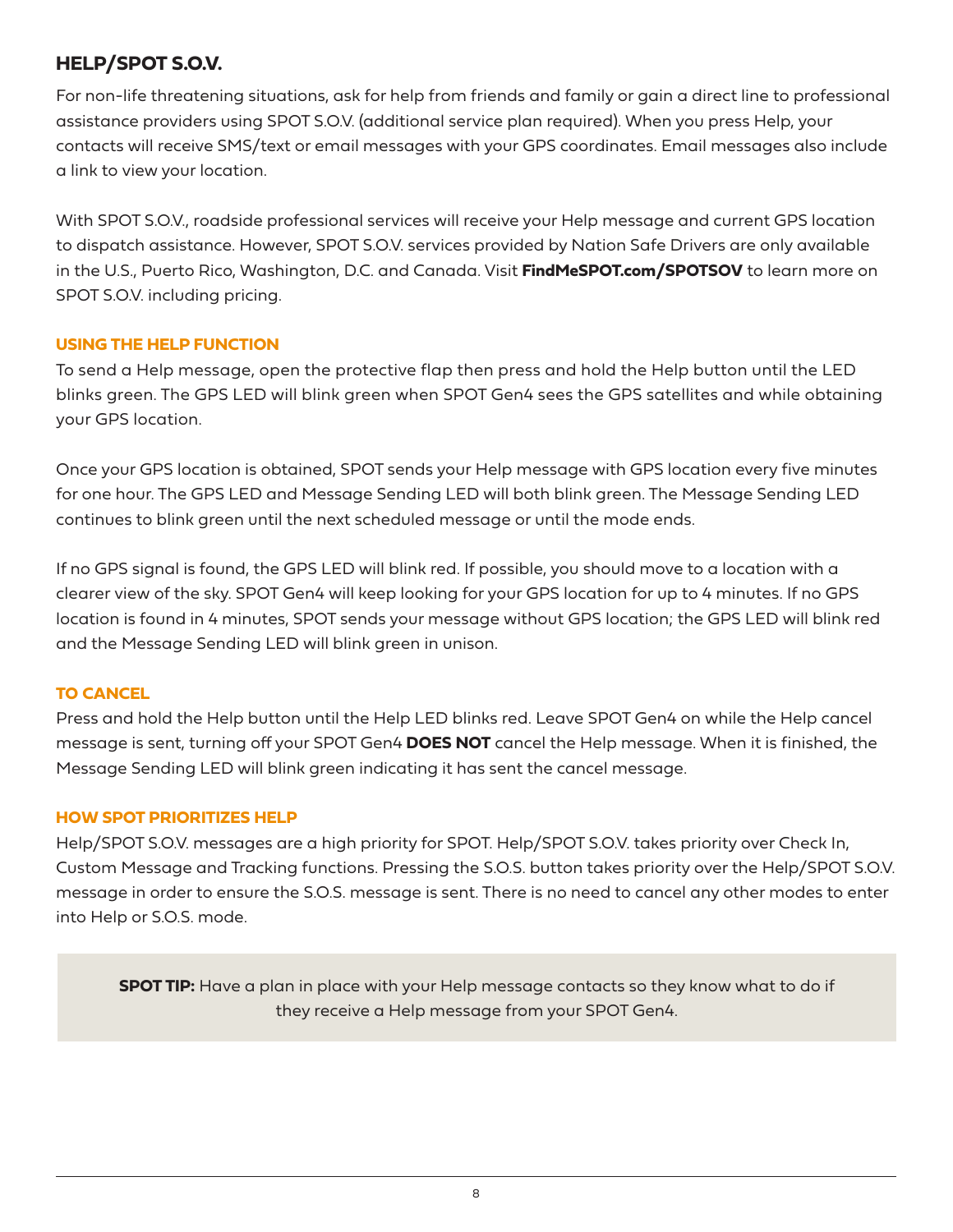#### **CHECK IN AND CUSTOM MESSAGE**

Let your contacts know where you are by sending a message with your GPS location.

Check In and Custom Message functions work the same way. This gives you the flexibility to send different messages to different contacts, or tailor messages for a specific purpose. Let your contacts know you've made camp for the night, reached your goal, or are doing fine. With the push of a button, your contacts receive your pre-programmed message by text or email complete with your GPS location.

#### **USING THE CHECK IN OR CUSTOM MESSAGE FUNCTION**

Press and hold the Check In or Custom Message button until the function LED blinks green. The GPS LED will blink green when SPOT sees the GPS satellites and will continue blinking while obtaining your GPS location.

Once your GPS location is obtained, SPOT sends your message with GPS location. The GPS LED and Message Sending LED will both blink green. The message is sent three times over a 20 minute period to the SPOT network - this is to ensure maximum reliability in getting your message out. Only one message will be sent to your contacts. The Message Sending LED continues to blink green until the next scheduled message or until the mode ends.

If no GPS signal is found, the GPS LED will blink red. If possible, you should move to a location with a clearer view of the sky. SPOT Gen4 will keep looking for your GPS location for up to 4 minutes. If no GPS location is found in 4 minutes, SPOT does not send your message. To try again, simply press and hold the function button. If the message does not send, the Message Sending LED will blink red.

Check In or Custom messages can be sent while Tracking.

#### **TO CANCEL**

You can end the transmission of a Check In or Custom Message by pressing and holding the function button until the LED blinks red. This action does not cancel any message already transmitted.

**SPOT TIP:** You can pre-program your Check In and Custom Messages to send to different groups of contacts. For example, set one message to send your spouse an 'I Love You' every day and the other to brag to all your friends about how awesome your adventure is.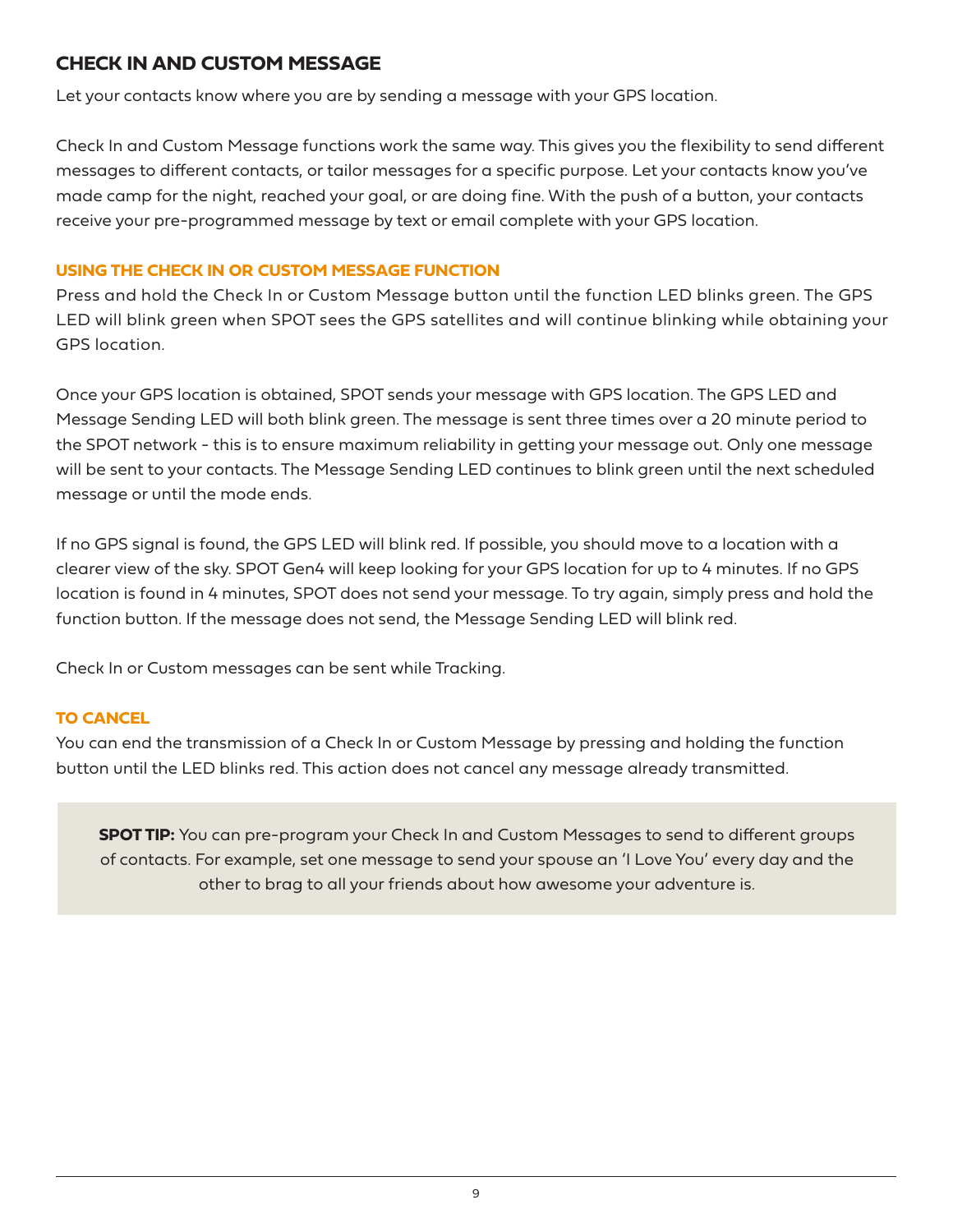#### **TRACKING**

With SPOT Gen4, your friends and family can track your progress in near real-time using Shared Views within SPOT Mapping, giving them a virtual breadcrumb trail of your adventure. New enhanced Tracking options of 2 ½, 5, 10, 30, and 60 minutes allow you to choose the rate of Tracking that fits your adventure; additional service fees may apply. Learn more at **FindMeSPOT.com**.

#### **USING THE TRACKING FUNCTION**

Press and hold the Track button until the function LED blinks green. The GPS LED will blink green when SPOT Gen4 sees the GPS satellites and will continue blinking while obtaining your GPS location.

Once your GPS location is obtained, the GPS LED and Message Sending LED will both blink green indicating that SPOT Gen4 is sending your track as a waypoint. The Message Sending LED continues to blink green until the next scheduled message or until the mode ends.

If no GPS signal is found, the GPS LED will blink red. If possible, you should move to a location with a clearer view of the sky. If no GPS location is found within 4 minutes, SPOT will not send this particular waypoint. The GPS LED will blink red for approximately 15 seconds, the Message Sending LED will blink red until SPOT Gen4 is ready to send the next waypoint. SPOT will try to obtain your GPS coordinates again at your next scheduled track interval.

#### **TO CANCEL**

To stop sending track messages, press and hold the Track button until the LED blinks red or power off SPOT Gen4.

#### **MOTION-ACTIVATED TRACKING**

SPOT Gen4 has a built-in vibration sensor sends tracks only when you are moving. When the device is stationary for more than five minutes SPOT Gen4 will enter Suspended Track mode. SPOT Gen4 will automatically send one more track from your resting location. While at rest. SPOT Gen4 will not send tracks. Tracking will automatically resume after the vibration sensor detects the unit has begun moving again.

#### **TRACKING SERVICES**

**Basic Tracking:** With Basic Tracking, messages can be preset to send tracks at intervals of 5, 10, 30, or 60 minutes. SPOT Gen4 will send tracks at your chosen rate for as long as your device is turned on and moving. Tracking doesn't stop until you do.

**Extreme Tracking Upgrade:** SPOT Gen4 offers an extreme tracking upgrade. With all of the same tracking features as Basic Tracking, Extreme Tracking has the added ability to track down to 2.5 minutes.

To set your rate of tracking, sign in to your SPOT My Account at **FindMeSPOT.com** and choose 'view/edit' SPOT Features from the My SPOT Devices tab. Please note: Making any change to the rate of tracking requires you to update the settings.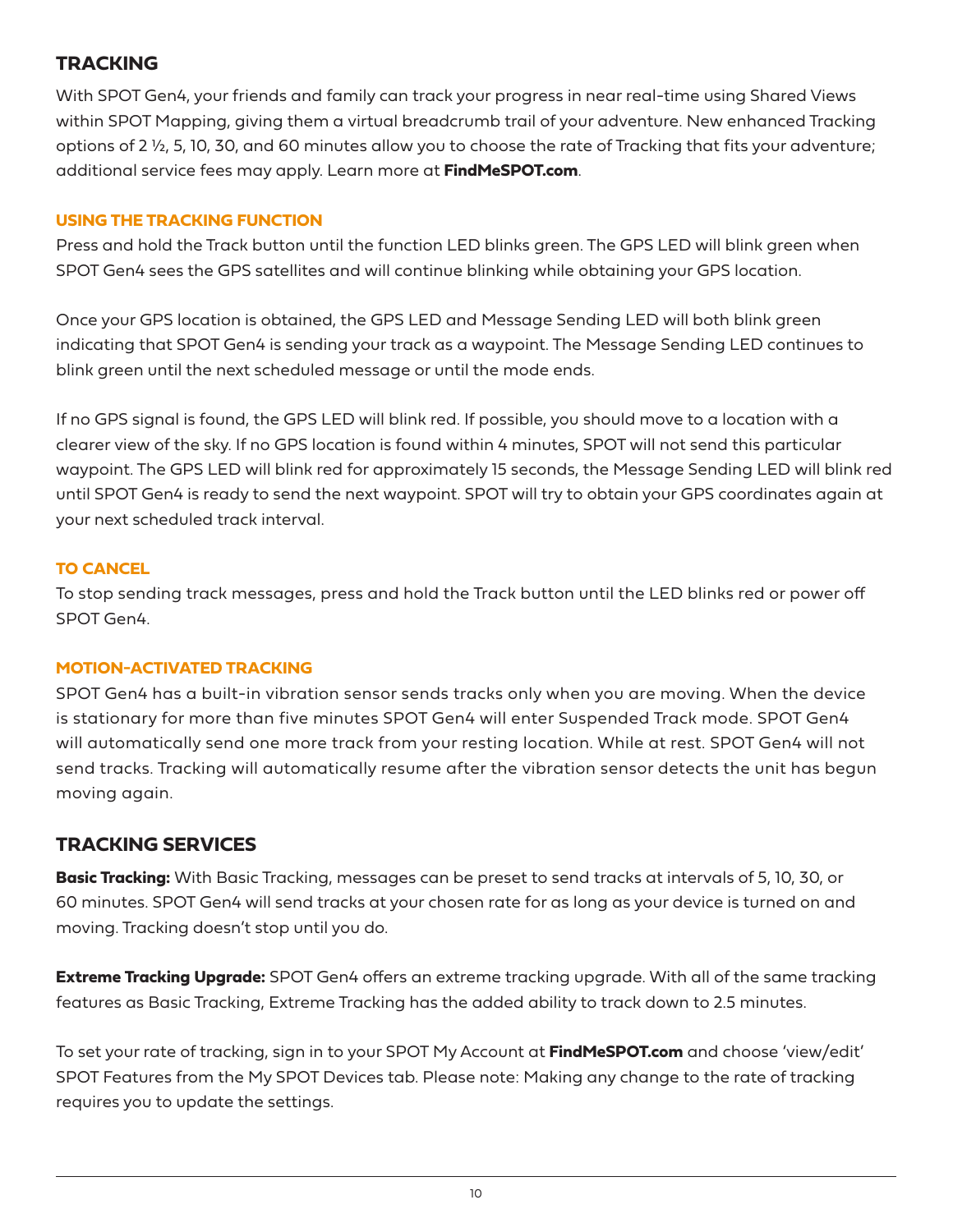#### **SPOT MESSAGE SCHEDULE**

SPOT Gen4 is designed to provide outstanding quality and reliability. For optimum reception always place your SPOT Gen4 with the logo side up in clear view of the sky. Reception can be inhibited due to hills, buildings, metal roofs or other obstructions so it is normal that some messages may not go through. That is why SPOT automatically sends multiple messages in every mode, giving you excellent overall reliability. In some modes, this means multiple attempts to send the same message, while in other modes it means regularly updating GPS coordinates and sending a new message with the most up to date information.

#### **GPS**

The GPS LED notifies you whether or not SPOT Gen4 is able to see the GPS satellites and obtain a GPS location.

- **Green** The GPS LED blinks green if SPOT Gen4 sees the GPS satellites and is looking for/has found your GPS location.
- **Red** The GPS LED blinks red if SPOT Gen4 cannot see the GPS satellites and/or cannot find your GPS location. If the GPS LED blinks red, you should move to a location with a clearer view of the sky.

### **PLACEMENT OF YOUR SPOT GEN4**

The placement of your SPOT Gen4 can make a difference. For best reception, **always keep the logo pointed towards the sky** (the satellite antenna is located under the logo).

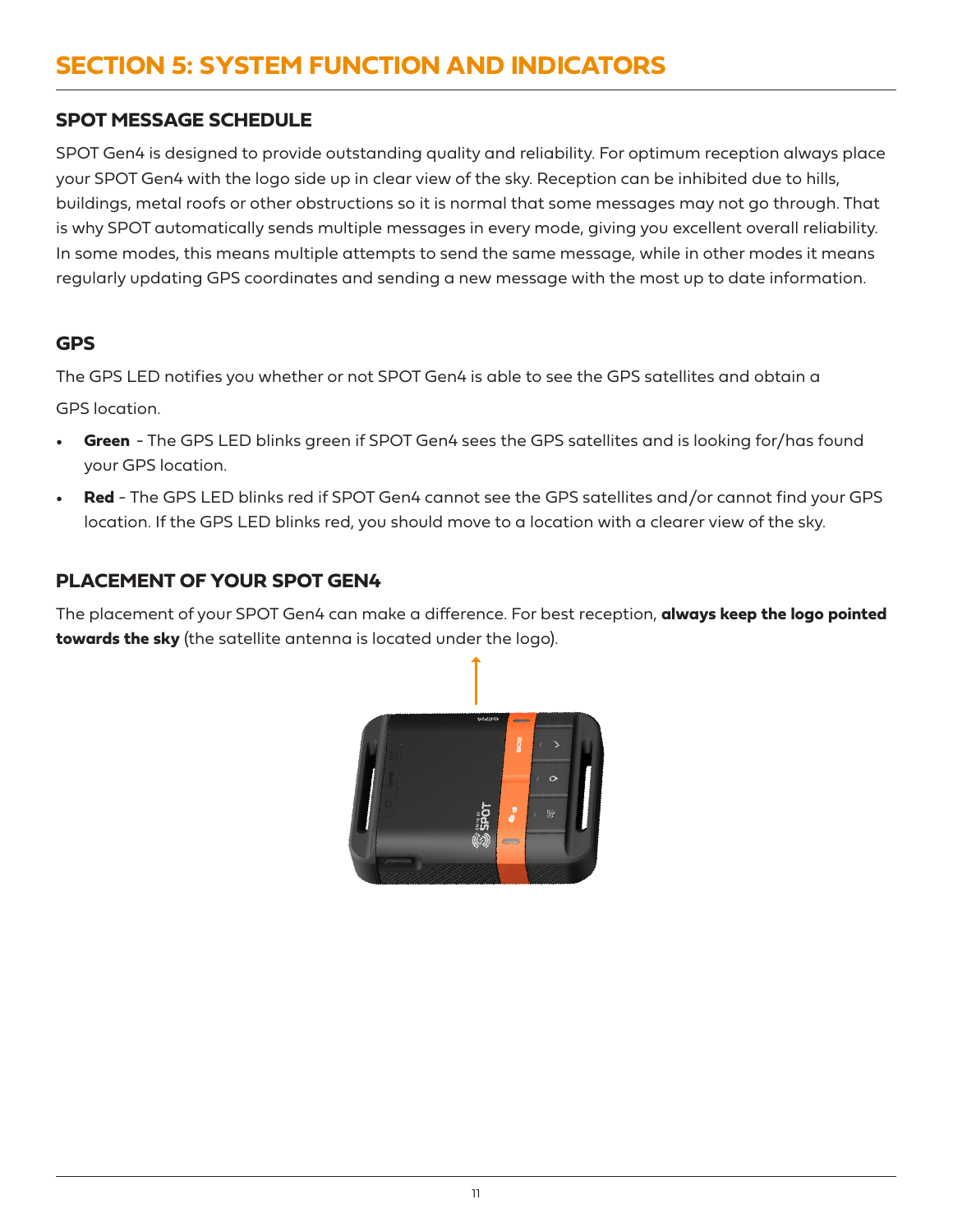#### **MESSAGE INDICATORS**

For all functions, SPOT Gen4 lets you know what it is doing.

| <b>INDICATOR</b>                            | <b>BLINKING GREEN</b>                        | <b>BLINKING RED</b>                                |  |  |
|---------------------------------------------|----------------------------------------------|----------------------------------------------------|--|--|
| <b>GPS</b>                                  | Searching for GPS signal                     | GPS location fix failed, move to a<br>new location |  |  |
| <b>MESSAGE SENDING</b>                      | Message transmission schedule in<br>progress | Last message was not sent                          |  |  |
| <b>CHECK IN OR</b><br><b>CUSTOM MESSAGE</b> | Message sequence in progress                 | Message sequence has been<br>cancelled             |  |  |
| <b>HELP</b>                                 | SPOT Gen4 in Help/SPOT S.O.V.<br>mode        | Help/SPOT S.O.V. has been<br>cancelled             |  |  |
| <b>S.O.S.</b>                               | S.O.S. is engaged                            | S.O.S. has been cancelled                          |  |  |
| <b>TRACKING</b>                             | SPOT Gen4 in Track mode                      | Track sequence has been cancelled                  |  |  |
| <b>POWER</b>                                | On                                           | Low battery                                        |  |  |

#### **GPS PERFORMANCE**

SPOT Gen4 uses an advanced GPS chipset with extremely high sensitivity to give you maximum performance. While the SPOT message transmitter is also very high quality, there may be times when SPOT Gen4 will have a GPS signal, but the message won't be able to reach the satellites due to environmental blockage. Make sure that you have a clear view of the sky at all times.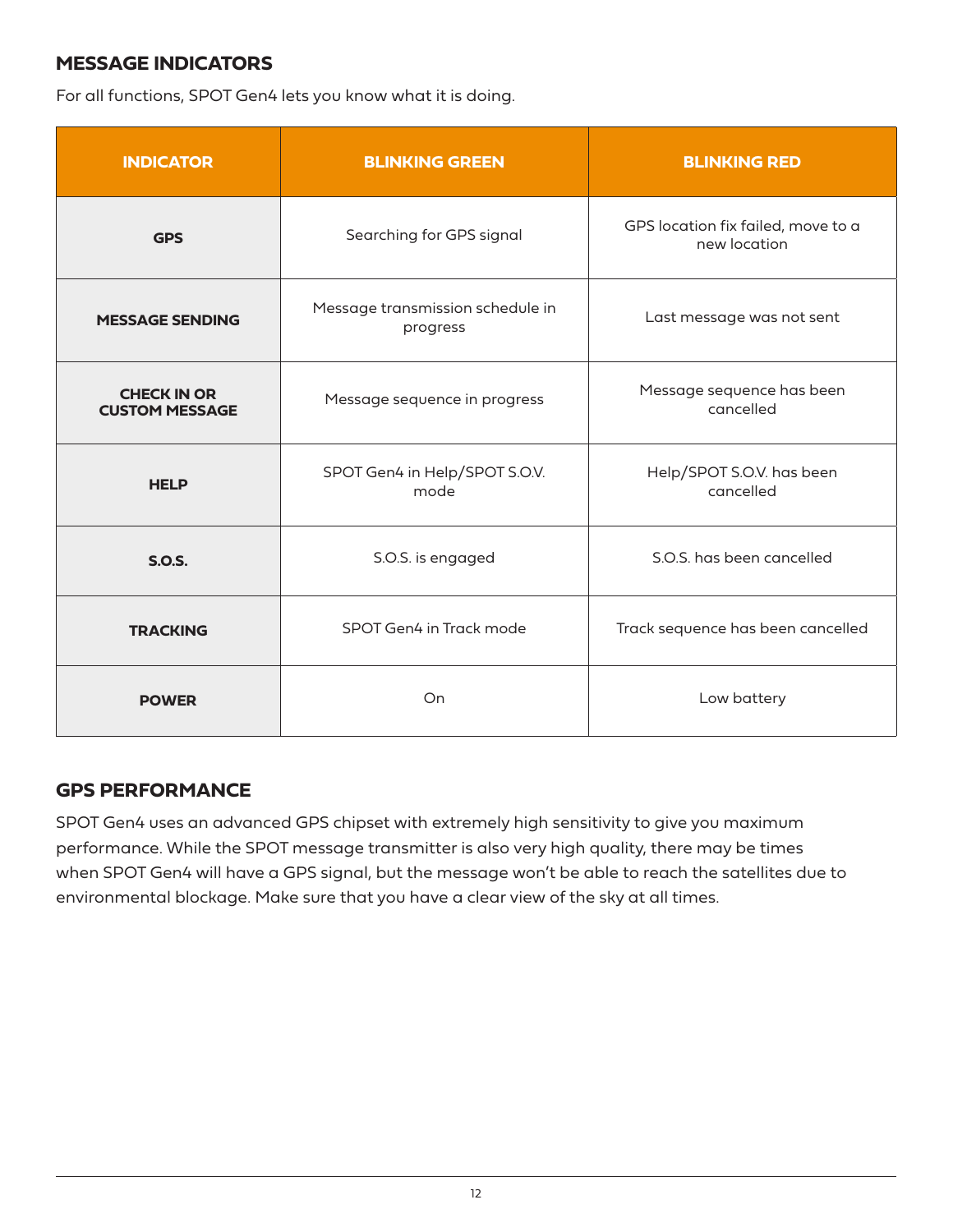# **SECTION 6: CARE AND SUPPORT**

#### **BATTERY LIFE AND USAGE**

For reliable performance, use AAA Energizer® Ultimate Lithium 8x batteries (L92) or NiMH rechargeable batteries. The power LED will blink red when batteries are low. Colder conditions and extreme heat can impact battery life. Always carry an extra set of batteries with you. Non-lithium batteries will work with SPOT Gen4 but are not recommended for optimal performance. Test your SPOT Gen4 before each trip by sending a Check In message to yourself.

SPOT Gen4 performance and battery life may be degraded in operating environments where the SPOT GPS chip must take a longer time to acquire your GPS location, such as trying to send a message under dense foliage. For optimal performance, operate your SPOT Gen4 with the logo side up in clear view of the sky. Using non-recommended battery types may degrade the performance of your SPOT Gen4's message transmission.

SPOT Gen4 is designed to be rugged for outdoor use. Dropping the unit on hard surfaces (while not recommended) should not damage it, but can cause a loss of power and may damage the batteries. Power loss turns off your SPOT Gen4, stopping any current mode of operation. If dropped, SPOT recommends replacing the batteries for optimal performance.

**Warning – Replaceable Batteries - CAUTION:** Risk of explosion if battery is replaced by an incorrect type. Dispose of used batteries according to the instructions.

**Warning – Blasting Area:** To avoid interference with blasting operations, turn your SPOT Gen4 off when in a "Blasting Area" or in areas posted "Turn off two-way radio." Obey all signs and instructions.

**Warning – Potential Explosive Atmosphere:** Turn off the SPOT Gen4 when in any area with a potentially explosive atmosphere and obey all signs and instructions.

**Warning – Pacemakers:** The Health Industry Manufacturers Association recommends that a minimum separation of six (6") inches be maintained between the SPOT Gen4 and a pacemaker to avoid potential interference with the pacemaker.

**Aircraft Use Warning:** Keep SPOT Gen4 at least 12 inches away from aircraft navigation systems or GPS antennas. SPOT Gen4 may interfere with the signal reception of GPS based devices, causing intermittent loss of GPS information and momentary operational disruptions.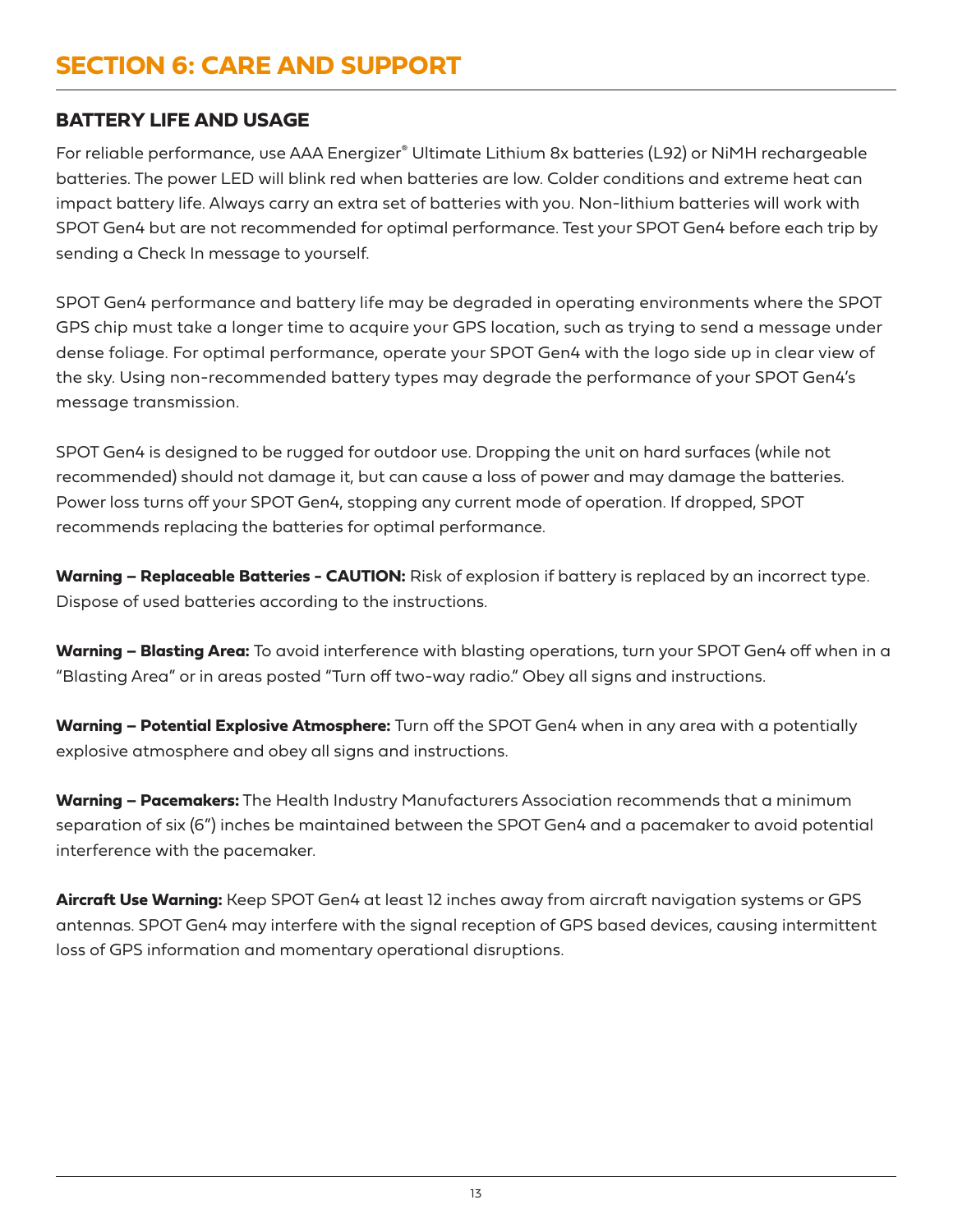#### **COVERAGE**

SPOT works around the world, including virtually all of North America, Europe, Australia and portions of South America, Northern Africa and Asia, as well as hundreds of thousands of square miles off-shore of these areas. It is important that you check SPOT's coverage for your destination before traveling. Visit **FindMeSPOT.com/Coverage** to view the latest coverage map.

#### **OPERATING CONDITIONS AND CLIMATE**

Your SPOT Gen4 is designed for adventure. However, like all electronic devices, it has its limits. SPOT Gen4 relies on GPS and low earth orbit satellites to fix your location and send your messages. The transmitter (located underneath the SPOT logo) needs to have an unobstructed view of the sky, either outdoors or in a glass-enclosed area such as a vehicle dashboard. For safety, keep the following in mind regarding the care and usage of SPOT Gen4:

- IP68 water resistant: Up to a depth of 2 m for up to 30 minutes
- Operating temperatures: -22 F to +140 F (-30 C to 60 C)
- Operating altitude: -328 ft to 21,320 ft (-100 m to 6,500 m)
- Humidity and Salt Fog rated
- If you exceed 700 mph (Mach 1) GPS accuracy degrades

#### **CONTACTS**

Additional charges may apply in some regions. Standard text messaging charges from your mobile phone provider may also apply.

#### **CLEANING**

Follow these general rules when cleaning the outside of your SPOT Gen4:

- Make sure the power is OFF
- Use a damp, soft, lint-free cloth and avoid excess moisture near buttons or openings
- Do not use aerosol sprays, solvents, alcohol or abrasives
- Do not attempt to open the SPOT Gen4 case

#### **TROUBLESHOOTING**

SPOT Gen4 performs a self-diagnostic test each time it is powered on. SPOT recommends that you send and verify a Check In message before each trip. This also allows you to evaluate your entire messaging system, from the operational condition of the SPOT Gen4 to the readiness of those on your contact list.

For more information, visit the Support section on **FindMeSPOT.com**.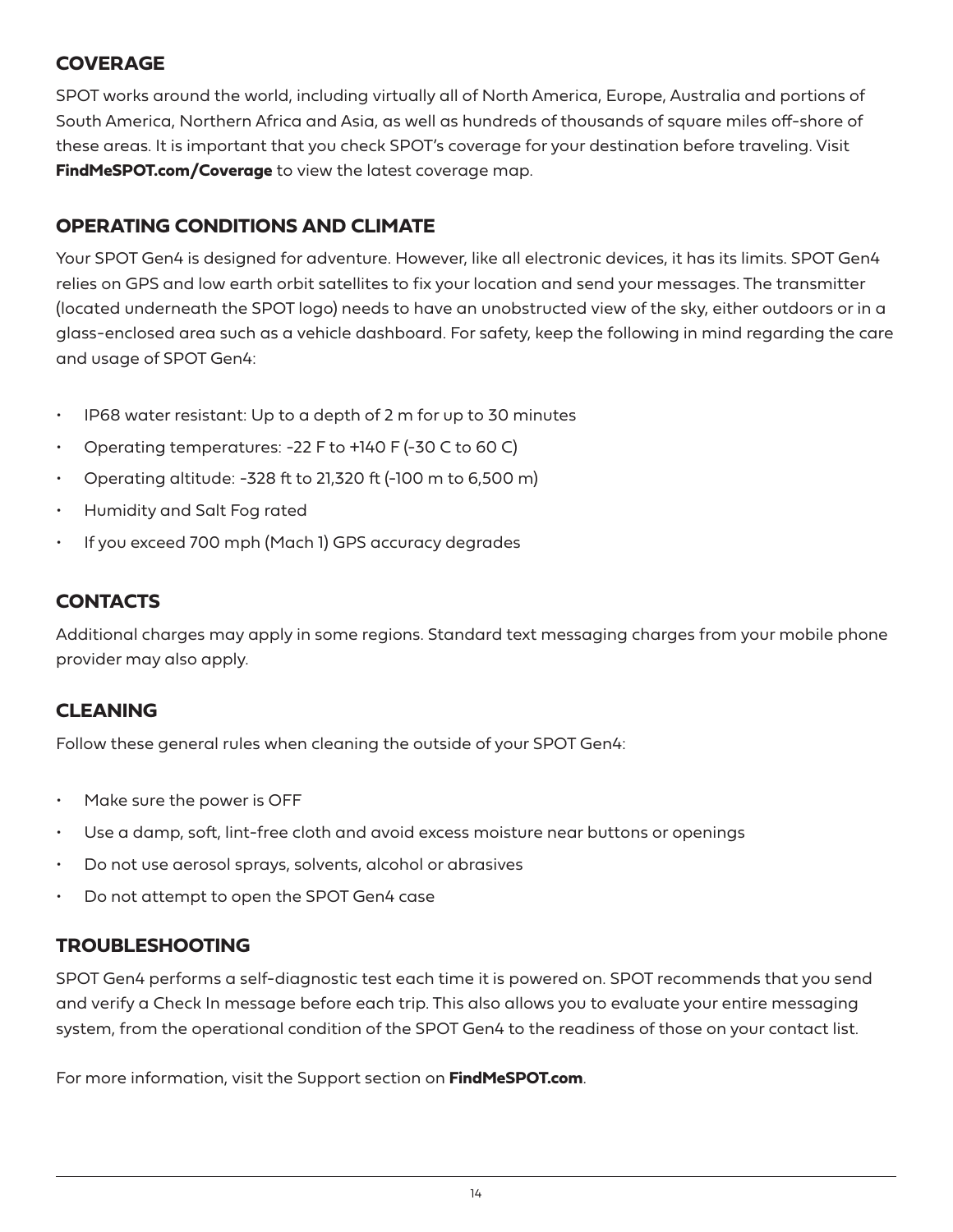## **LEARN MORE**

Visit **FindMeSPOT.com** for the latest information on SPOT Gen4 and other SPOT products and services. If you can't find what you're looking for, please do not hesitate to contact us.

#### **CUSTOMER RELATIONS**

Visit **FindMeSPOT.com/ContactUs**.

## **LIMITED WARRANTY**

Your SPOT Gen4 has a Limited Warranty for 12 months (24 months for European Customers) from the date of purchase against defects in materials and workmanship only. For full details regarding the Limited Warranty and warranty claim procedures, visit **SPOTwarranty.com** or **FindMeSPOT.com**.

## **DECLARATION OF CONFORMITY FOR EUROPEAN CUSTOMERS**

SPOT LLC declares that this SPOT Gen4 is in compliance with the essential requirements and other relevant provisions of Directive 2014/53/EU. The declaration of conformity may be consulted at **FindMeSPOT.com/Regulatory**.

EXCEPT AS PROVIDED ABOVE, THE PRODUCT IS SOLD "AS IS" WITHOUT ANY EXPRESS OR IMPLIED WARRANTIES FOR THE PRODUCT WHATSOEVER, INCLUDING, WITHOUT LIMITATION, ANY IMPLIED WARRANTIES REGARDING THE CONDITION, DESIGN, SPECIFICATIONS, WORKMANSHIP, MERCHANTABILITY OR FITNESS FOR A PARTICULAR PURPOSE OF THE PRODUCT, OR ANY WARRANTIES THAT THE PRODUCT IS FREE FROM LATENT DEFECTS OR DEFICIENCIES, OR THAT THE PRODUCT IS FREE FROM INFRINGEMENT OF ANY PATENT, TRADEMARK, COPYRIGHT OR PROPRIETARY RIGHT OF ANY THIRD PARTY AND SUCH WARRANTIES ARE HEREBY EXPRESSLY DISCLAIMED.

THIS LIMITED WARRANTY PROVIDES THE SOLE AND EXCLUSIVE REMEDY FOR ANY DEFECTS IN THE PRODUCT. IN NO EVENT SHALL WE BE LIABLE FOR ANY INDIRECT, CONSEQUENTIAL, SPECIAL, INCIDENTAL OR PUNITIVE DAMAGES, WHETHER IN CONTRACT, TORT, NEGLIGENCE, STRICT LIABILITY OR OTHERWISE. OUR LIABILITY IS LIMITED TO THE AMOUNT YOU PAID FOR THE PRODUCT THAT IS THE SUBJECT OF A CLAIM. THE APPLICABILITY OF THE ABOVE LIMITATIONS AND EXCLUSIONS MAY VARY FROM STATE TO STATE, OR COUNTRY TO COUNTRY.

This device complies with part 15 of the FCC Rules. Operation is subject to the following two conditions: (1) This device may not cause harmful interference, and (2) This device must accept any interference received, including interference that may cause undesired operation.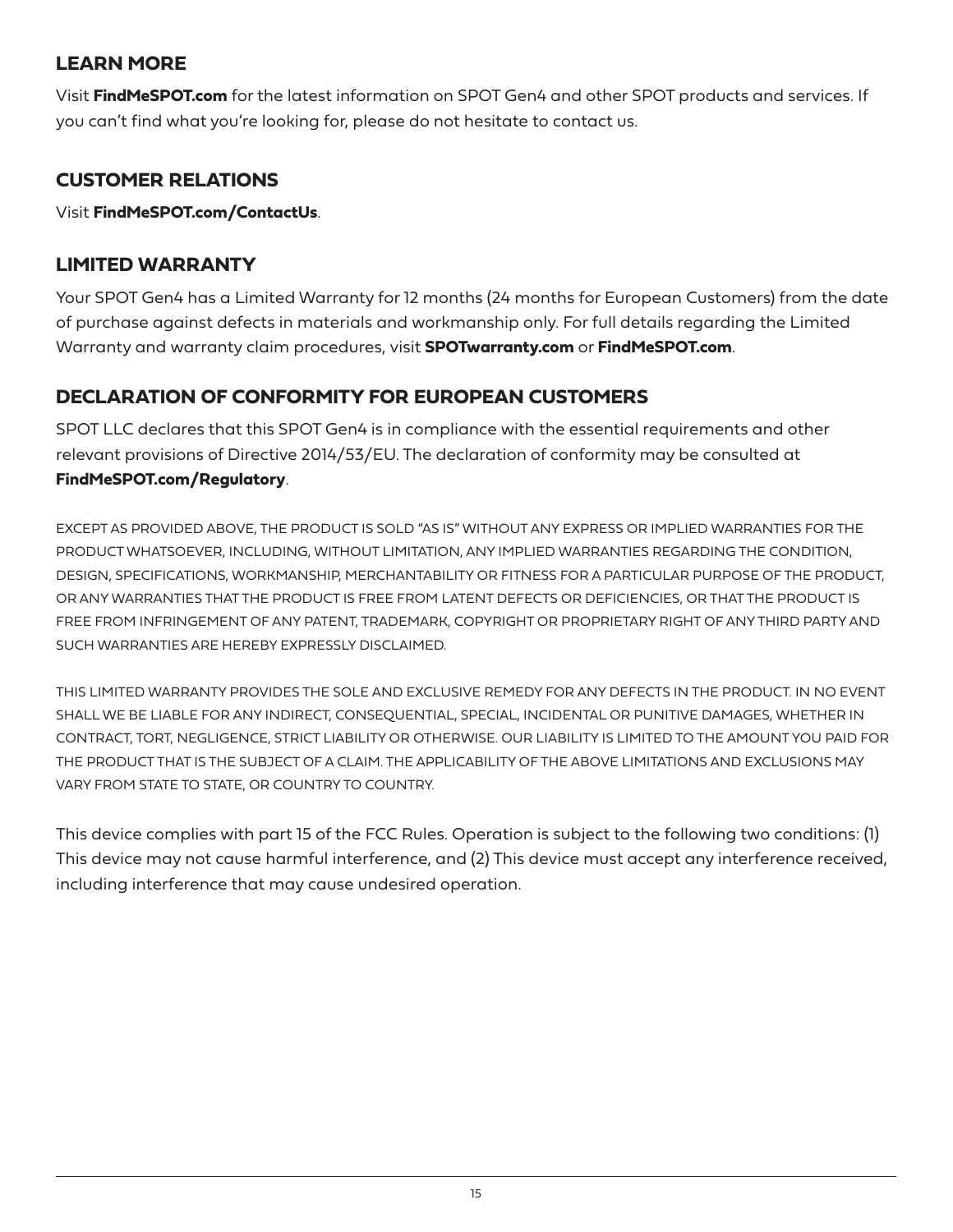\* Transmit Frequencies: 1611.25 Mhz - 1618.75 Mhz (4 Channels)

\* Max Power Out: 23.52 dBm EIRP

This equipment has been tested and found to comply with the limits for a Class B digital device, pursuant to Part 15 of the FCC Rules. These limits are designed to provide reasonable protection against harmful interference in a residential installation.

This equipment generates, uses, and can radiate radio frequency energy and, if not installed and used in accordance with the instructions, may cause harmful interference to radio communications. However, there is no guarantee that interference will not occur in a particular installation. If this equipment does cause harmful interference to radio or television reception, which can be determined by turning the equipment off and on, the user is encouraged to try to correct the interference by one or more of the following measures: a) Reorient or relocate the receiving antenna. b) Increase the separation between the equipment and receiver. c) Connect the equipment into an outlet on a circuit different from that to which the receiver is connected. d) Consult the dealer or an experienced radio/TV technician for help.

This device generates radio frequency energy at a low duty cycle (<1%). Transmitter on-time is dependent on configurable operational modes with a maximum of two 1.44 second long transmissions per five minute period. Satellite transmissions are 23.5 dBm EIRP. Based on these figures, the device has been exempted from SAR testing.

In order to comply with FCC/ISED RF Exposure requirements, this device must be installed to provide at least 20 cm separation from the human body at all times.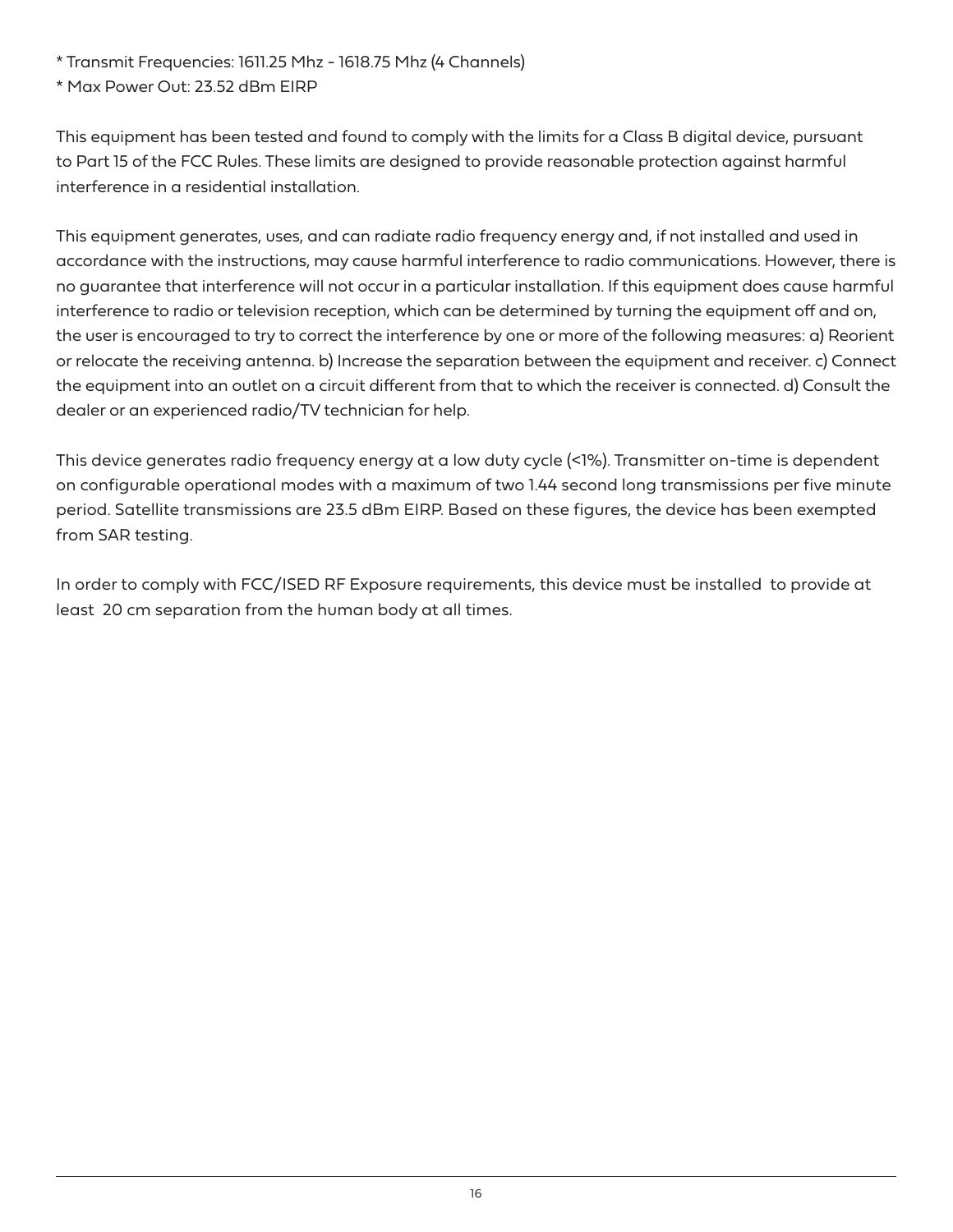**RF Exposure:** Per EN 62479:2010, the SPOT Gen4 spectral power density at a distance of 0.1 cm is calculated to be 3.33 mW/cm² , which is less than the maximum allowable limit for uncontrolled exposure ( 8.05 mW/cm²). If concerned about RF exposure during use, place the SPOT Gen4 anywhere it is not directly touching your body after functions have been activated. The RF exposure level drops off dramatically with distance from the SPOT Gen4.

Warning: Changes or modifications not expressly approved by the party responsible for compliance could void the user's authority to operate the equipment.

This Class B digital apparatus complies with Canadian ICES-003.

This device complies with Industry Canada license-exempt RSS standard(s). Operation is subject to the following two conditions: (1) this device may not cause interference, and (2) this device must accept any interference, including interference that may cause undesired operation of the device.

This device complies with FCC Part 25.213.

This device automatically adjusts its transmission frequency according to its location and is compliant with international regulatory requirements.

The SPOT Gen4 has been so constructed that the product complies with the requirement of Article 10(2) as it can be operated in at least one Member State as examined and the product is compliant with Article 10(10) as it has no restrictions on putting into service in all of the EU except Ireland. The SPOT Gen4 cannot be marketed in Ireland.

#### **IE Not to be Marketed in the Republic of Ireland**